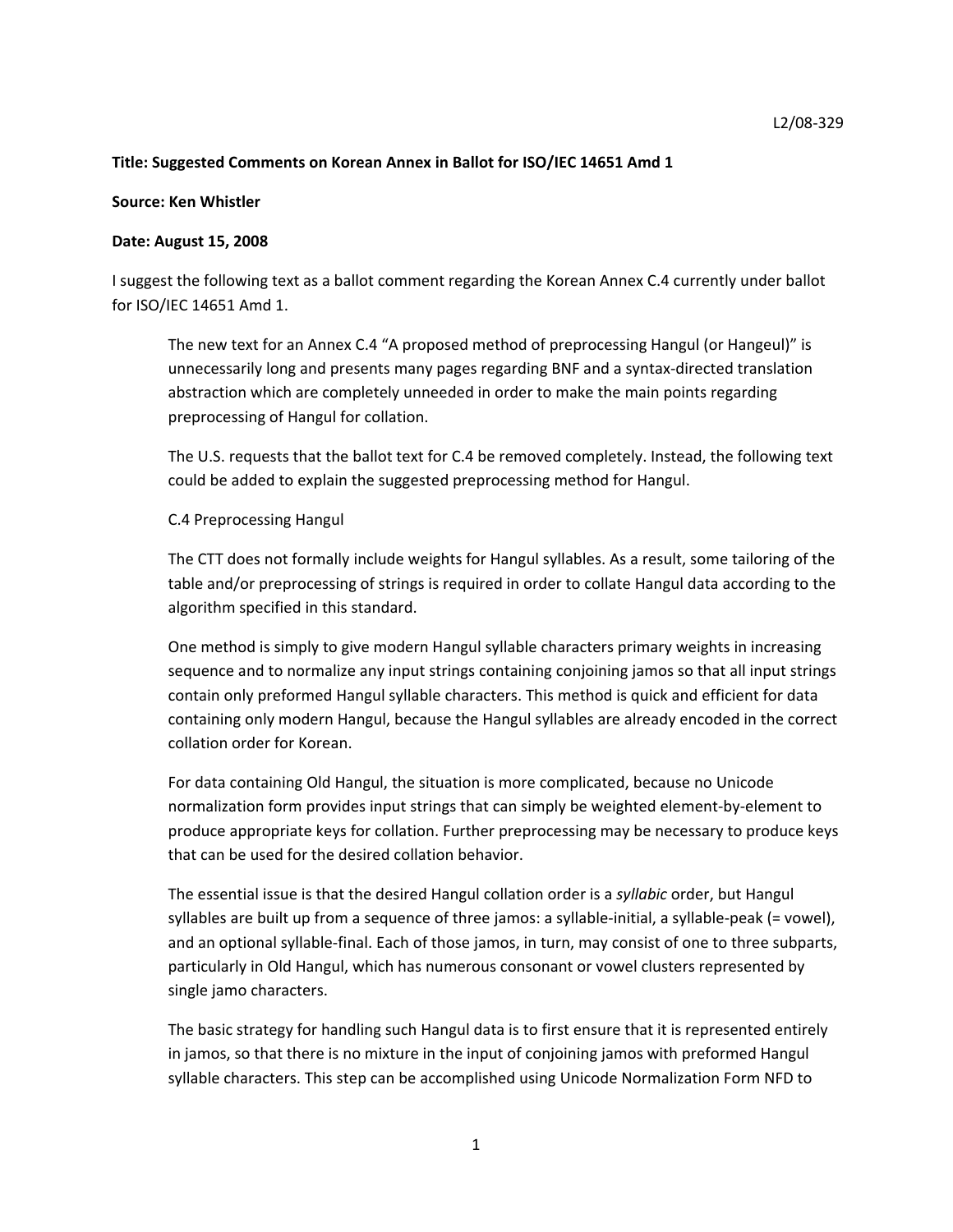decompose any preformed Hangul syllable characters. Then a Korean syllable boundary determination algorithm is used to identify all syllabic boundaries in the data.

Once all the Korean syllabic boundaries are determined in the input data, the initial, peak, and final jamos for each syllable can be weighted so as to provide keys which, when compared, give the desired results for syllabic ordering of the strings.

Ideally, Old Hangul data preprocessed to decompose it and make syllabic‐boundary determinations will contain exactly one initial jamo, one peak jamo, and optionally, one final jamo for each syllable. However, certain kinds of input data might result, when decomposed, in sequences containing more than one initial conjoining jamo, and so on. In such cases, Hangul preprocessing may involve an additional mapping step that ensures that any such sequence of jamos is first mapped to the corresponding single initial jamo intended to represent that consonant cluster (of two or three subparts) for Old Hangul. The same considerations apply for any sequences of peak jamos or final jamos in the data.

There are various strategies for weighting the initial, peak, and final jamos of the preprocessed Korean text to produce the desired syllabic order. One approach is to expand each initial, peak, and final jamo into a sequence of three weights, based on the internal composition of each jamo. Simple jamos get one weight; two-part jamos get two weights; three-part jamos get three weights. Any remaining positions in the nine weights for each syllable are filled with EMPTY (U0000) weights.

For example, for the preformed Hangul syllable U+AC01, the data would first be preprocessed into the jamo sequence <1100, 1161, 11A8> and then be weighted as the following key:

## U1100 U0000 U0000 U1161 U0000 U0000 U11A8 U0000 U0000

For a sequence containing a multi‐part Old Hangul jamo representing a cluster, the keys would have multiple values. For example, for the input sequence <1123, 1161, 11A8>, the U+1123 would be given weights by its three subparts as follows:

#### U1107 U1109 U1103 U1161 U0000 U0000 U11A8 U0000 U0000

The same kind of weight expansion would be done for any multi‐part peak or final jamo as well. When a Korean syllable contains no final jamo, the last three weights are all set to EMPTY (U0000).

With each Korean syllable expanded to nine weights by this preprocessing and weighting scheme, weights for each syllable are lined up correctly on syllabic boundaries, and direct comparison of the resulting keys produces the correct collation results.

Although this weighting strategy works for all Hangul data, including modern Hangul and Old Hangul, it produces much-expanded keys which are not efficient for production applications of collation. Once syllabic boundaries are determined by preprocessing of Korean data, alternative